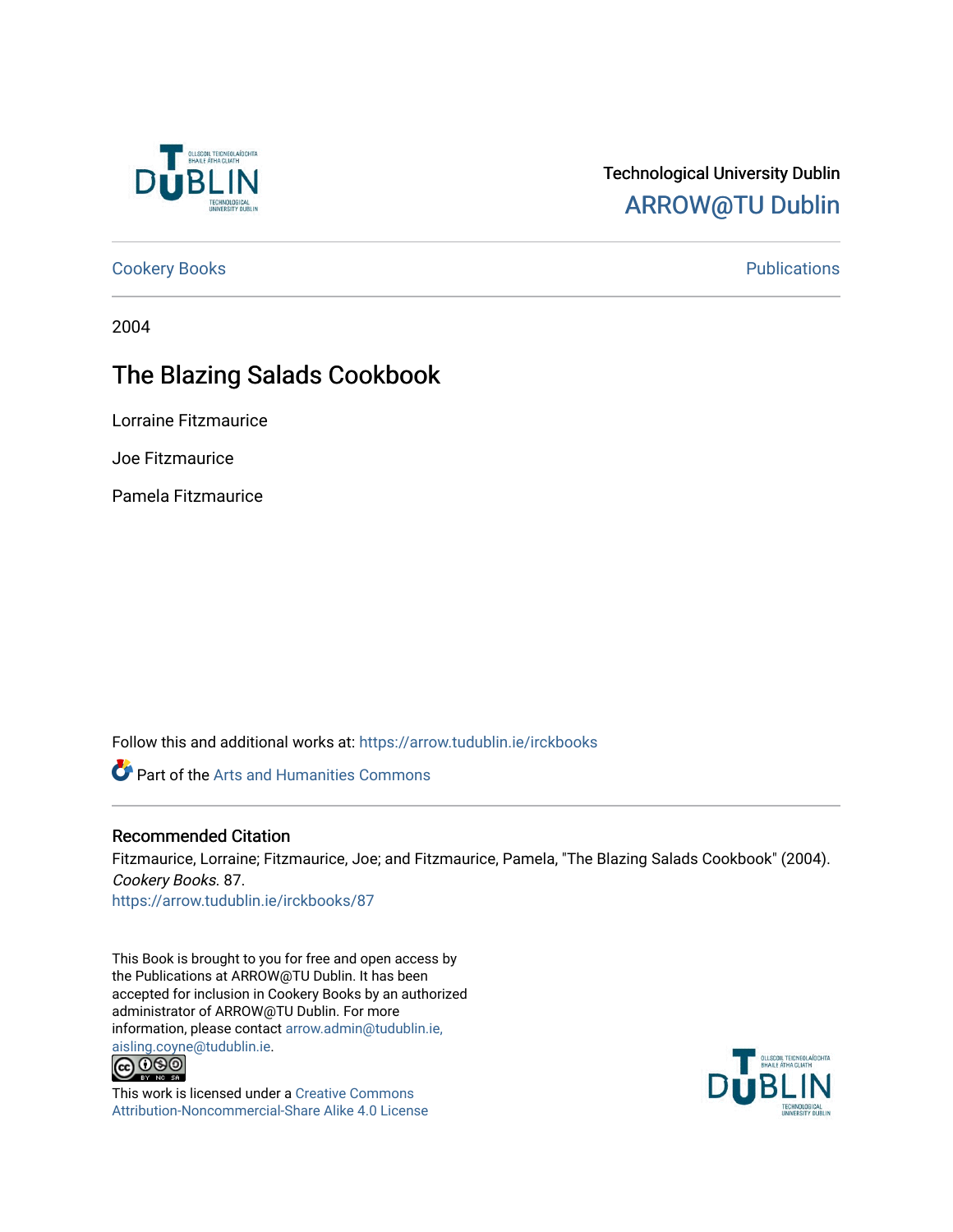# *the*  Blazing Salads **COOKBOOK**

..

Lorraine, Joe and Pamela Fitzmaufice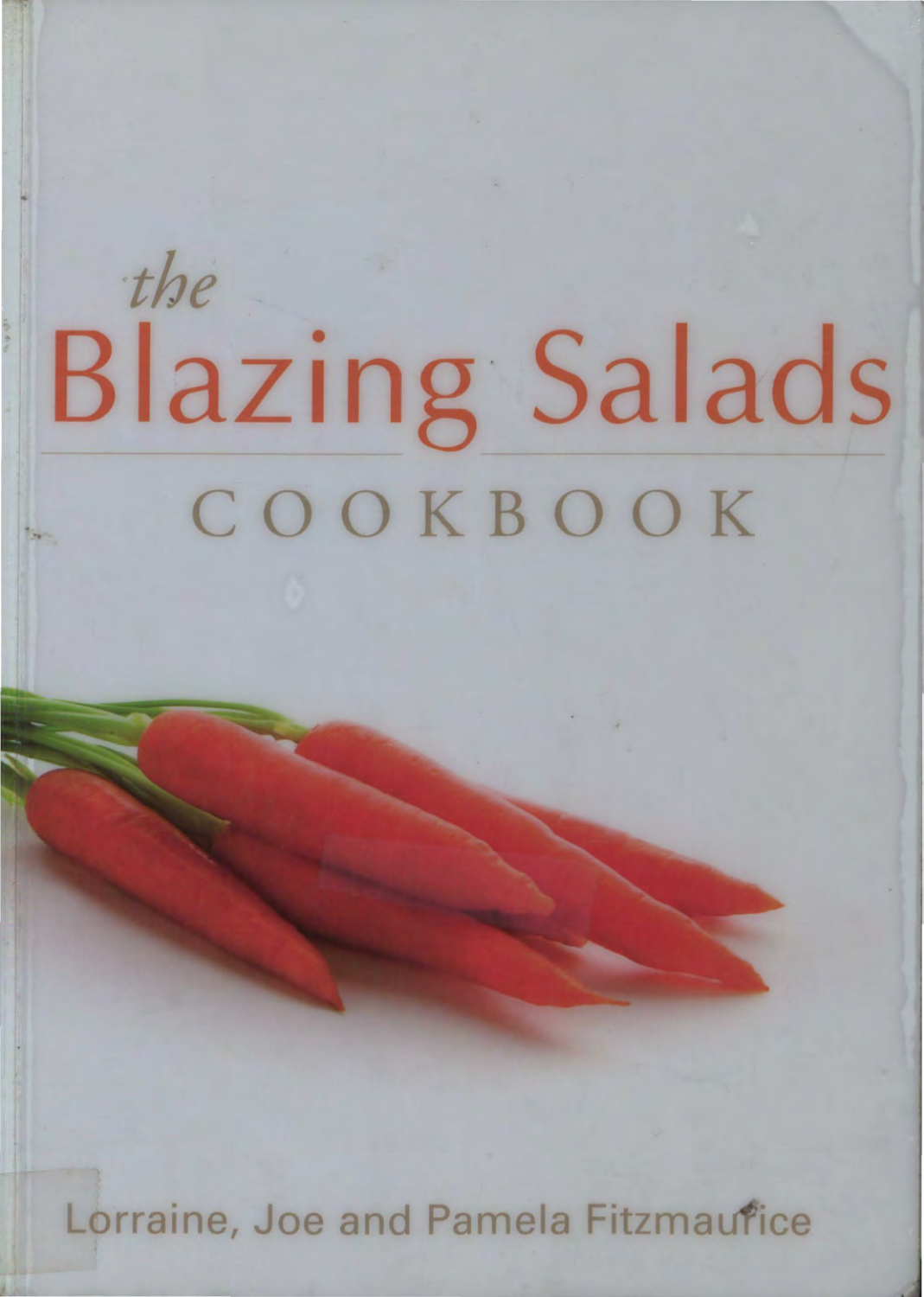### To Mum and Dad

Gill & Macmillan Ltd Hume Avenue Park West Dublin 12

with associated companies throughout the world www.gillmacmillan.ie

© 2004 Lorraine Fitzmaurice, Joe Fitzmaurice and Pamela Fitzmaurice

#### 0 7171 3782 1

Photographs by Mark Nixon (www.marknixon.com) Index compiled by Cover to Cover Book design and typesetting by DesignLab Printed by GraphyCems Ltd., Spain

The paper used in this book is made from the wood pulp of managed forests. For every tree felled, at least one tree is planted, thereby renewing natural resources.

All rights reserved. No part of this publication may be copied, reproduced or transmitted in any form or by any means, without permission of the publishers.

A catalogue record is available for this book from the British Library.

1 3 54 2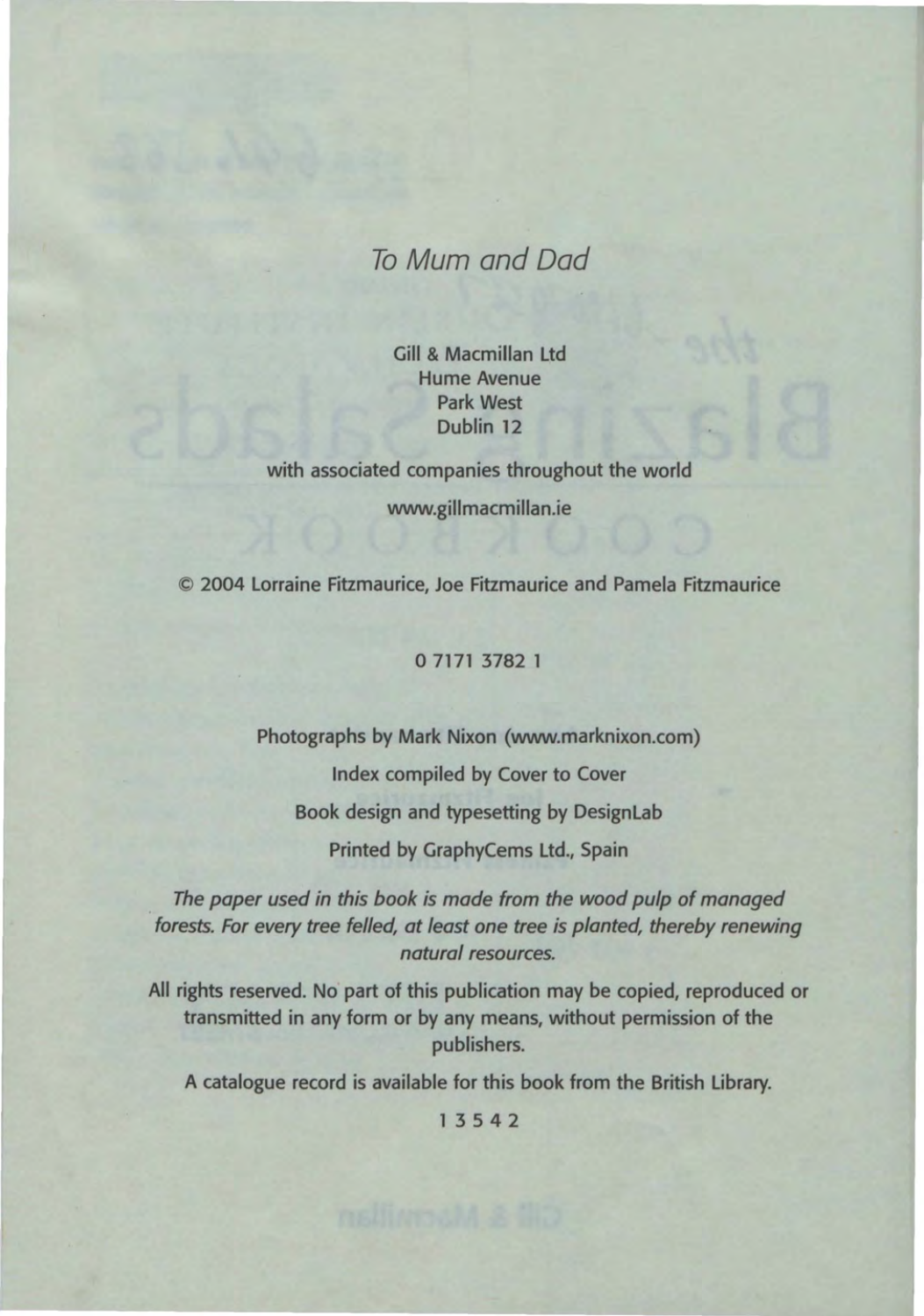# **contents**

| <b>History of Blazing Salads</b>              |          |
|-----------------------------------------------|----------|
|                                               |          |
| <b>Enjoyment of cooking</b>                   | 4        |
|                                               |          |
| <b>Some essentials</b>                        | 6        |
| <b>Flours</b>                                 | 6        |
| <b>Seaweeds</b>                               | 8        |
| Unrefined oils                                | 11       |
| <b>Nuts</b>                                   | 12       |
| Seeds                                         | 13       |
| Sprouting                                     | 14       |
| Tofu                                          | 15       |
| Umeboshi plums - the hangover cure            | 16       |
| Kuzu                                          | 18       |
| <b>Vinegars</b>                               | 20       |
| Soy sauces                                    | 21       |
| <b>Grains, pasta and noodles</b>              | 22       |
|                                               |          |
| Organic brown rice                            | 23       |
| Organic millet                                | 25       |
| Organic buckwheat                             | 26       |
| Organic whole oats<br><b>Bulgar wheat</b>     | 27<br>29 |
| Wholemeal couscous                            | 30       |
| Pasta                                         | 31       |
| <b>Noodles</b>                                | 34       |
|                                               |          |
| <b>Soups</b>                                  | 37       |
| Miso soup                                     | 38       |
| Red lentil and vegetable soup                 | 40       |
| Carrot and cashew nut soup                    | 41       |
| Carrot, parsnip and fresh coriander soup      | 41       |
| Curried pumpkin and apple soup                | 42       |
| Green split pea and barley soup               | 43       |
| Beetroot and carrot soup with tofu sour cream | 44       |
| Courgette and fresh coriander soup            | 45       |
| Mushroom and tofu soup                        | 45       |
| Winter vegetable soup<br>Curried parsnip soup | 46<br>47 |
| Cauliflower and almond soup                   | 48       |
| Butternut squash soup with Indian spices      | 49       |
|                                               |          |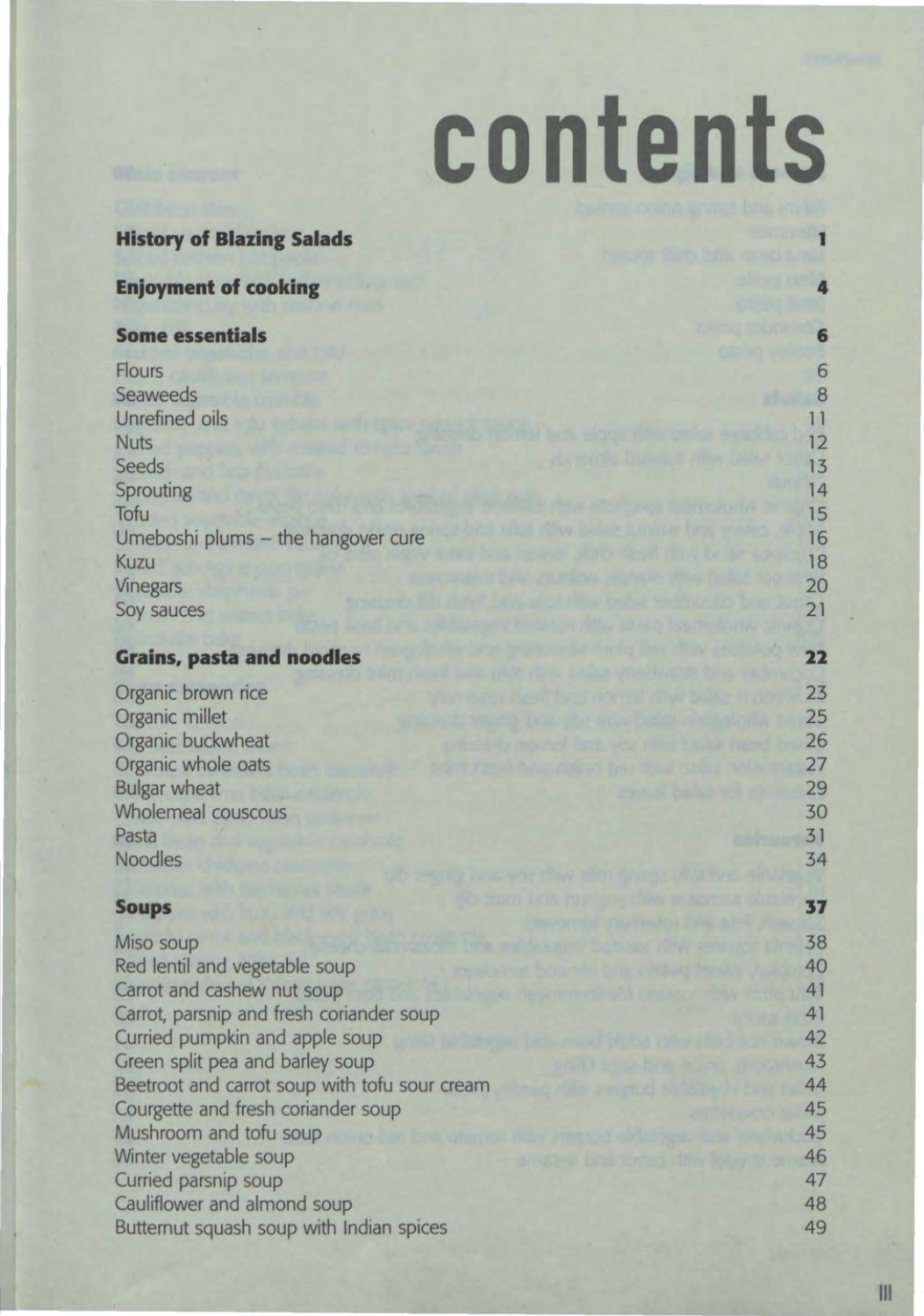### **Spreads and dips**

| Tahini and spring onion spread                                       | 51 |
|----------------------------------------------------------------------|----|
| Hummus                                                               | 52 |
| Lima bean and chilli spread                                          | 53 |
| Miso pesto                                                           | 54 |
| <b>Basil pesto</b>                                                   | 54 |
| Coriander pesto                                                      | 55 |
| Parsley pesto                                                        | 55 |
| <b>Salads</b>                                                        | 56 |
| Red cabbage salad with apple and lemon dressing                      | 57 |
| Carrot salad with toasted almonds                                    | 58 |
| Tabouli                                                              | 58 |
| Organic wholemeal spaghetti with julienne vegetables and miso pesto  | 59 |
| Apple, celery and walnut salad with tofu and spring onion dressing   | 60 |
| Chickpea salad with fresh chilli, lemon and extra virgin olive oil   | 61 |
| Beetroot salad with orange, walnuts and watercress                   | 62 |
| Carrot and cucumber salad with tofu and fresh dill dressing          | 63 |
| Organic wholemeal pasta with roasted vegetables and basil pesto      | 64 |
| New potatoes with red plum seasoning and wholegrain mustard dressing | 65 |
| Cucumber and strawberry salad with tofu and fresh mint dressing      | 66 |
| Mushroom salad with lemon and fresh rosemary                         | 66 |
| Mixed wholegrain salad with soy and ginger dressing                  | 67 |
| Mixed bean salad with soy and lemon dressing                         | 68 |
| Watermelon salad with red onion and fresh mint                       | 68 |
| Dressings for salad leaves                                           | 69 |
| <b>Savouries</b>                                                     | 70 |
| Vegetable and tofu spring rolls with soy and ginger dip              | 71 |
| Vegetable samosas with yoghurt and mint dip                          | 73 |
| Spinach, feta and rosemary turnovers                                 | 75 |
| Polenta squares with roasted vegetables and mozzarella cheese        | 76 |
| Pumpkin, sweet potato and almond turnovers                           | 77 |
| Tofu pizza with roasted Mediterranean vegetables and basil pesto     | 79 |
| Pizza sauce                                                          | 80 |
| Brown rice balls with aduki bean and vegetable filling               | 81 |
| Mushroom, onion and sage filling                                     | 82 |
| Millet and vegetable burgers with parsley pesto                      | 83 |
| Millet croquettes                                                    | 84 |
| Buckwheat and vegetable burgers with tomato and red onion salsa      | 85 |
| Arame strudel with carrot and sesame                                 | 86 |

**50**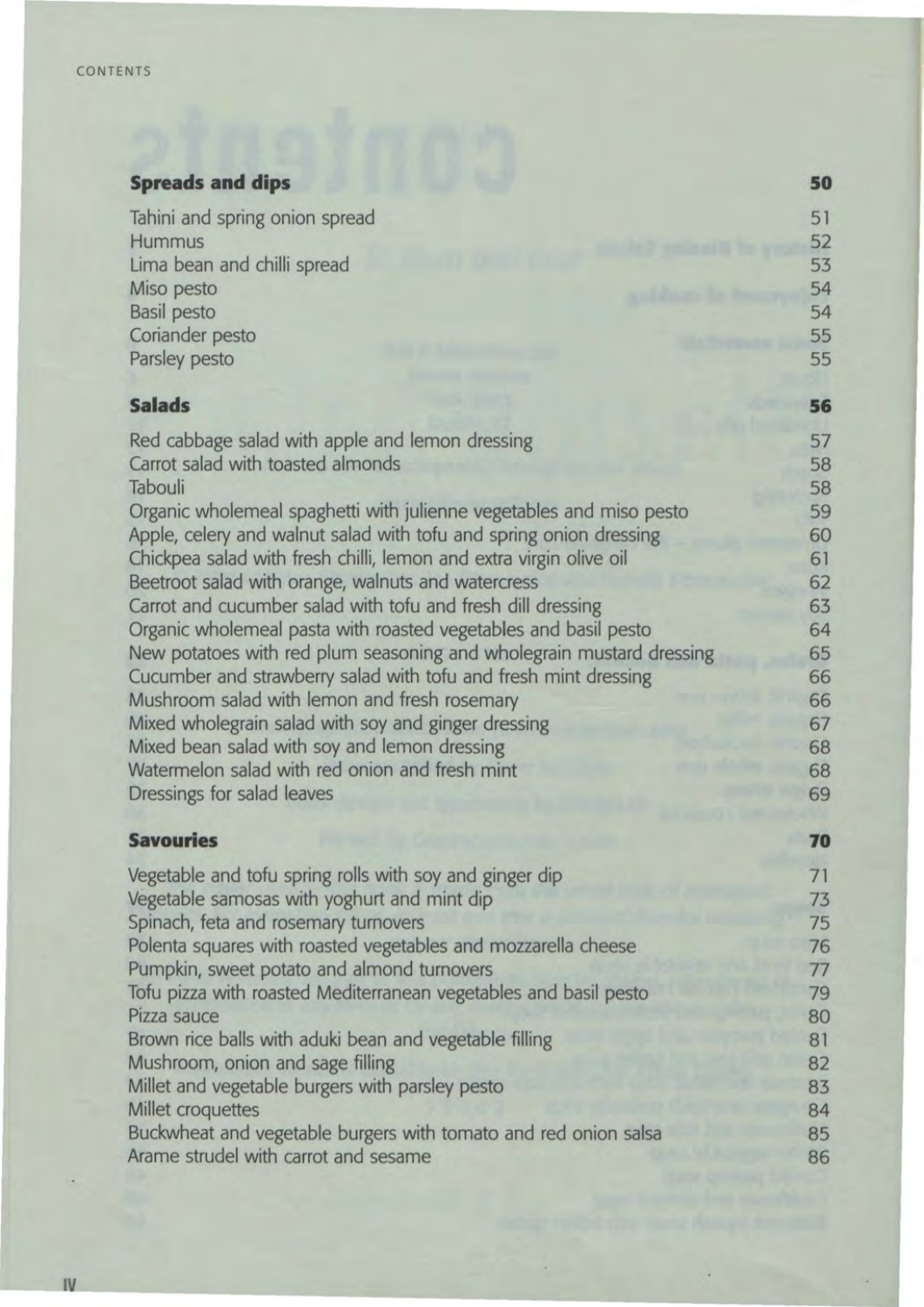| <b>Main courses</b>                                   |  | 88  |
|-------------------------------------------------------|--|-----|
| Caribbean stew                                        |  | 89  |
| Spiced vegetable pilau                                |  | 90  |
| Spiced cashew nut paella                              |  | 91  |
| Vegetable stew with Indian yellow dal                 |  | 92  |
| Vegetable curry with cashew nuts                      |  | 93  |
| Tofu chilli                                           |  | 94  |
| Sautéed vegetables and tofu                           |  | 95  |
| Baked cauliflower tempura                             |  | 96  |
| Winter vegetable crumble                              |  | 98  |
| Vegetable and tofu kebabs with spicy peanut sauce     |  | 99  |
| Stuffed peppers with roasted tomato sauce             |  | 100 |
| Spinach and feta filo bake                            |  | 102 |
| Courgette and carrot filo bake with toasted pine nuts |  | 103 |
| Roasted vegetable lasagne                             |  | 104 |
| Spinach and almond cannelloni                         |  | 105 |
| Baked aubergine parmigiana                            |  | 106 |
| Vegetable shepherds pie                               |  | 107 |
| Broccoli and walnut bake                              |  | 108 |
| Ratatouille bake                                      |  | 109 |
|                                                       |  |     |
| <b>Bean casseroles</b>                                |  | 110 |
| Haricots Catalan                                      |  | 112 |
| The best baked beans                                  |  | 113 |
| Provençal cannellini bean casserole                   |  | 114 |
| Indian-style lima bean casserole                      |  | 115 |
| Creole-style pinto bean casserole                     |  | 116 |

Aduki bean and vegetable casserole Moroccan chickpea casserole Chickpeas with bechamel sauce Chickpeas with kuzu and soy gravy

Spiced moong bean dal

Spinach, carrot and black-eyed bean casserole

Mexican-style red kidney bean casserole

v